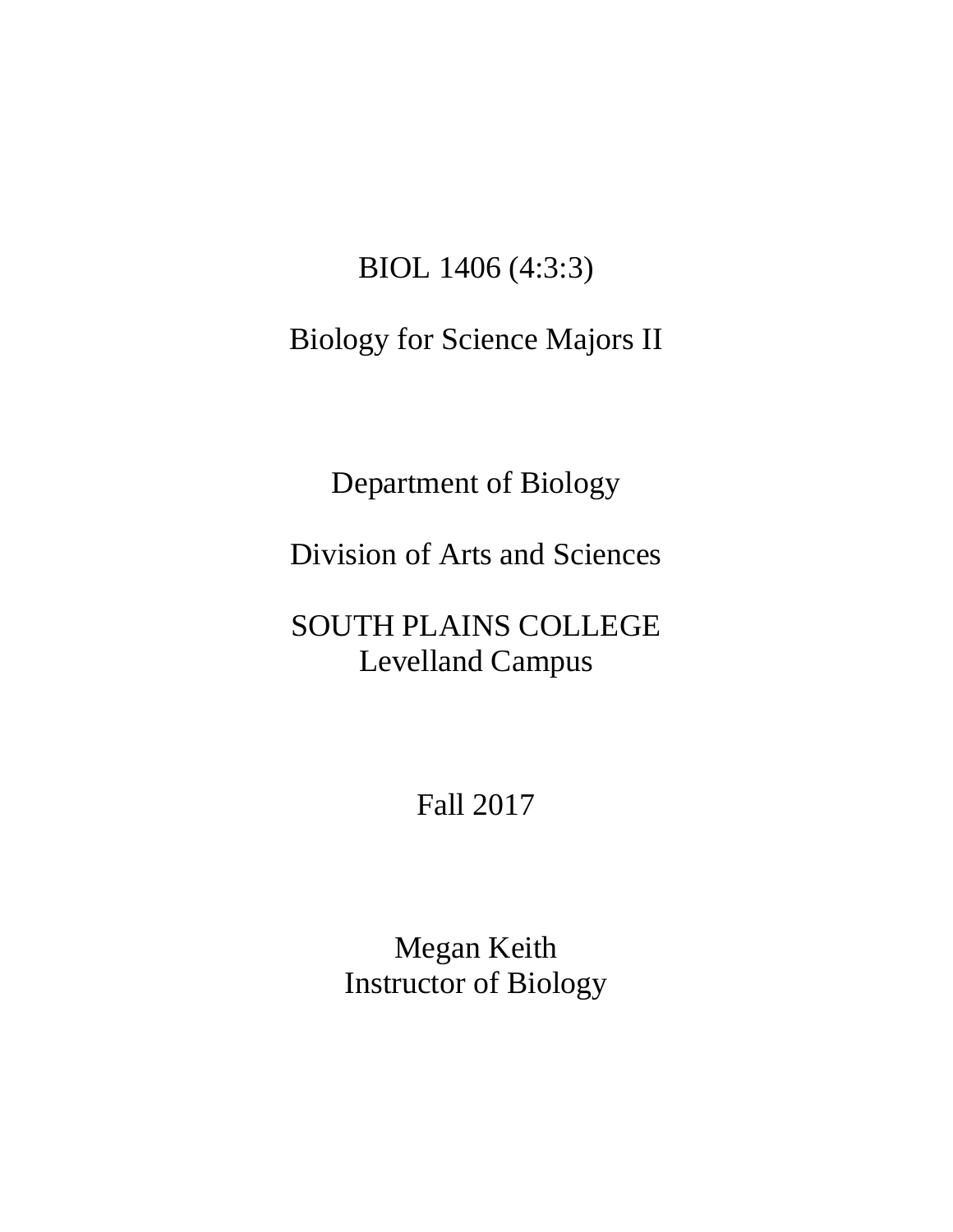#### **COURSE INFORMATION SHEET BIOL 1406- BIOLOGY FOR SCIENCE MAJORS I FALL 2017**

| Instructor:<br>Office:<br>Email: | Megan Keith<br>Science Building S132<br>mkeith@southplainscollege.edu |                    |                                                                                                              | Office Hours: | Mon.<br>Tues.<br>Wed.<br>Fri. | $3:30-4:30$<br>$9:30-11:30$<br>8:30-9:30/3:30-4:30<br>$8:30-11:30$ |
|----------------------------------|-----------------------------------------------------------------------|--------------------|--------------------------------------------------------------------------------------------------------------|---------------|-------------------------------|--------------------------------------------------------------------|
| Lecture:<br>Lab:                 | Section 005<br>Section 006<br>Section 005<br>Section 006              | TR<br>TR<br>T<br>R | $1:00PM - 2:15PM$ (S188)<br>$8:00AM - 9:15AM(S188)$<br>$2:30PM - 5:00PM$ (S197)<br>$9:30AM - 12:00PM$ (S197) |               |                               |                                                                    |

**Course Description:** This course focuses on fundamental principles of living organisms including the chemistry of life, cell and molecular biology, genetics and evolution. This is the first semester of an integrated course for majors in biological sciences and related studies, including the medical disciplines.

#### **Course Implementation:**

Prerequisite: None

Credit: Four semester hours

Required Textbook: Campbell BIOLOGY, 11<sup>th</sup> edition by Reece et al. (any format is acceptable—printed, e-text, online access, etc.)

**Lab Manual:** *Biology for Science Majors I & II Lab Manual* (Available only at the SPC bookstore)

#### **Course Objectives:**

- A. To introduce basic biological principles through an integrated approach.
- B. To investigate the cellular processes of living organisms with an emphasis on biological chemistry applications.
- C. To investigate the mechanisms of genetics and inheritance.
- D. To introduce the role and mechanisms of evolution in biology.

#### **Online Course Content**

- Blackboard is the primary source for all course information.
- **Students need to access Blackboard daily**. Use Firefox or Safari.

• Specific course materials available include: PowerPoint lectures, messages and announcements from the instructor, online review access, required handouts, etc.

#### **SPC Email**

Each student has an SPC email account and should check it regularly. Instructors and the administration will use this email address to contact the student.

#### **Policies, Procedures, and Rules**

This course will be conducted according to the policies and procedures of the South Plains College Student Handbook and General Catalog.

#### *Attendance*-

- Punctual and regular lecture and lab attendance is required of all students.
- Open door policy: if you do arrive late quietly take your seat. You may not make up quizzes or other work. Excessive tardiness will not be tolerated and may result in withdrawal from the course (**3 late arrivals exceeding 10 minutes = 1 unexcused absence**).
- In the case of unexcused absence, the student will receive a 0 for the work submitted that day and it is the student's responsibility to obtain missed notes from classmates.
- When unavoidable situations such as illness, weather, an official college-sponsored trip, or a death in the family causes absence, the student may make up the missed class work as long as documentation can be provided. The student will have one week from the date the makeup work is assigned to turn it in for credit. (continued on next page)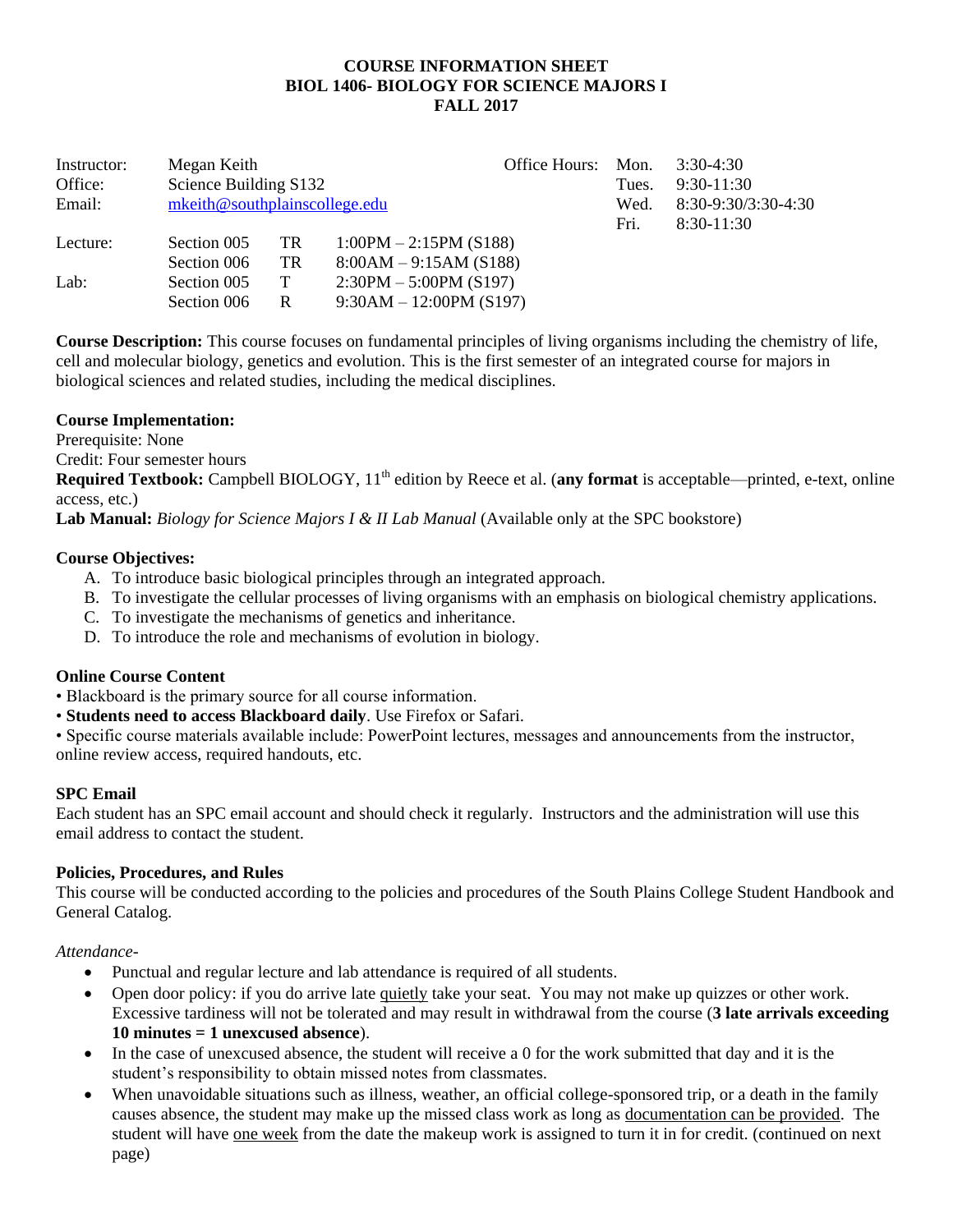- The student may be administratively withdrawn from the course when absences become excessive (**4 unexcused absences or more**) and the minimum course objectives cannot be met. The instructor is required to initiate a student's administrative withdrawal when the student has missed every class period for two weeks excluding holidays.
- Should a student, for any reason, delay in reporting to a class after his/her official enrollment, absences will be attributed to the student from the first meeting of the class. A student who does not attend a class by the  $12<sup>th</sup>$  day of classes will automatically be dropped from the course and receive a grade of "X".

*Hazardous Weather Policy-* South Plains College rarely cancels classes due to weather. Students should plan accordingly to be able to attend all classes and arrive at SPC Levelland safely. Announcements concerning cancellations and/or delays are made on local television, radio and MySPC.

#### **Assessment**

Final grades for the course will be calculated on a weighted scale: four exams (65%), daily quizzes (20%) and assignments (15%).

| <b>Letter Grade</b> | <b>Course Average*</b> |
|---------------------|------------------------|
|                     | 90-100%                |
| B                   | 80-89%                 |
| ⊂                   | 70-79%                 |
| D                   | $60 - 69\%$            |
| E                   | $0-59%$                |

\***Course Average**: Calculated by the average of the five grades indicated. If a student's final average *is less than* one half a percentage point away from the next higher letter grade, the instructor will consider giving the higher letter grade. There are NO curves or extra credit in this course.

#### **Exams**

- Each major exam will cover material from BOTH lecture and lab.
- The exam format will include multiple-choice questions, short answer questions, words to define, and diagrams to draw or label.
- Each exam score is recorded as a percent score (number correct out of the total possible) with 100% being the maximum score.
- The last ("final") exam will be given during final exam week and will include both new material and comprehensive material.
- Students should **NOT** miss exams! Any student who misses an exam will have a 0 score entered for that exam. I will only consider allowing a student to make up an exam if they have contacted me **before** the exam has been given.

#### **Quizzes**

- Quizzes will be given daily. Each quiz will cover the lecture AND lab material from the previous class day.
- The lowest THREE (3) quiz grades will be dropped before the final quiz average is calculated at the end of the semester IF the student has received 3 or less absences.
- Quizzes will be given at the **beginning** of each lecture period. **Quizzes CANNOT be made up if missed for any reason.**
- Students who leave class immediately following a quiz will receive a 0 for that quiz.

#### **Academic Integrity**

- It is the aim of the faculty of South Plains College to foster a spirit of complete honesty and a high standard of integrity. The attempt of any student to present any work as their own which he or she has not honestly performed is regarded SPC as a most serious offense and renders the offender liable to serious consequences, possibly suspension.
- Any student caught cheating on an exam will be dropped immediately from the course with an "F". Any student caught cheating on a quiz will receive a permanent 0 for that grade that may not be dropped or replaced.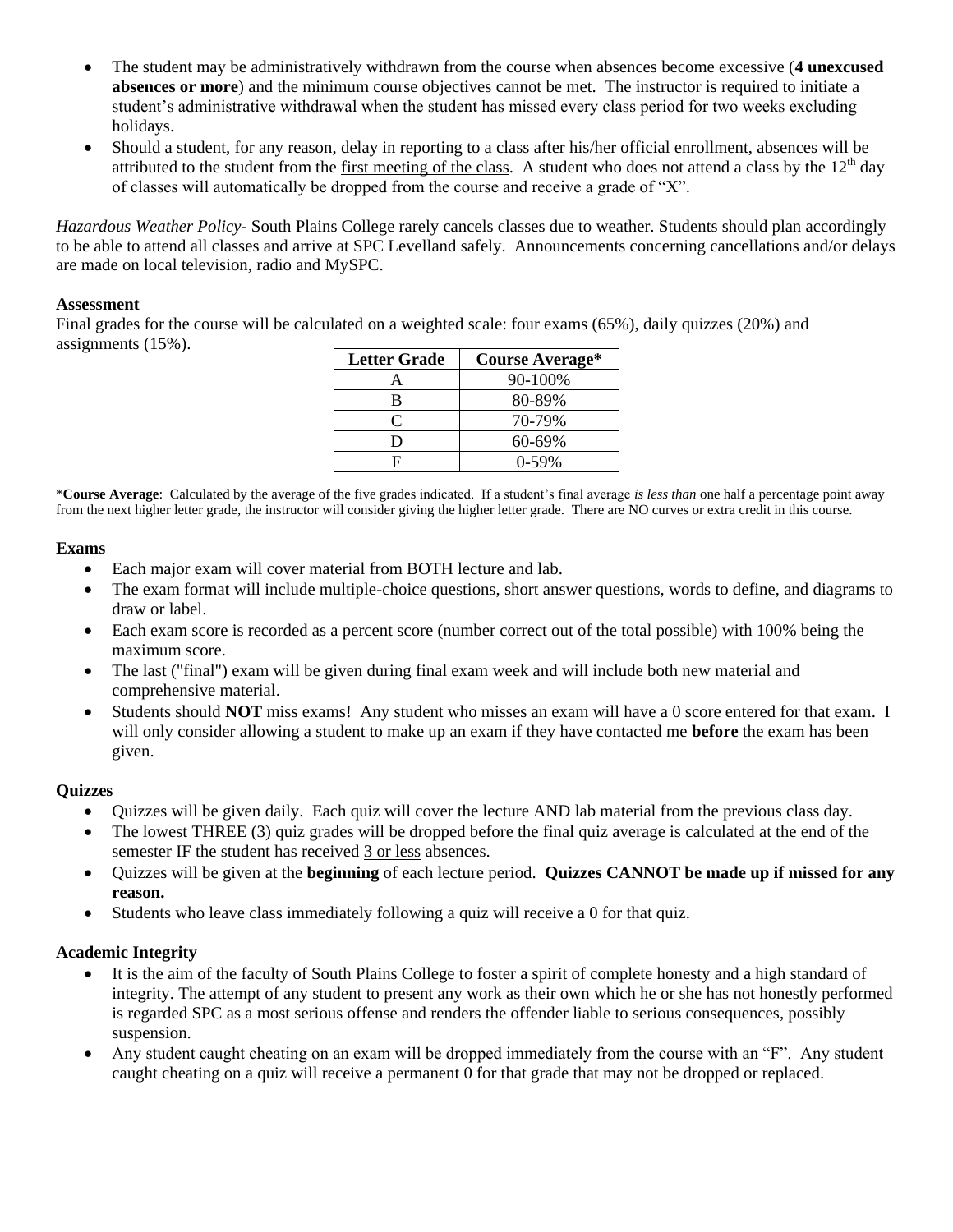#### **Electronic Devices**

- ALL electronic devises should be silenced inside the classroom. Devices that may be out during lecture include laptops, tablets, and in *special circumstances*, cell phones.
- If an electronic device goes off repeatedly during lecture or lab, **5 points will be deducted from the student's next major exam grade per incident.**
- If a device is being utilized for anything other than what is being covered in class that day, the student will be dismissed from class and will receive a 0 for the day. If a student is a repeat offender and cannot control their electronics usage out of respect for others, the student will be dismissed from the course.
- **Phones and smartwatches must be put away during exams.**
- **You may NOT record the lectures (I will do that for you) or take photos/video of the instructor during lab.**

#### **Privacy**

The federal law guaranteeing student privacy is the policy of this instructor as well as that of SPC. This means that I will not discuss your grade with anyone other than YOU.

#### **Dismissal Policy**

A high standard of conduct is expected of all students. It is assumed that obedience to the law, respect for properly constituted authority, personal honor, integrity, and common sense will guide the actions of each member of this class. Any student who fails to perform to expected standards will be asked to withdraw from the class. Descriptions of misconduct are listed in the South Plains College Student Guide.

#### **Diversity Statement**

In this class, the instructor will establish and support an environment that values and nurtures individual and group differences and encourages engagement and interaction. Understanding and respecting multiple experiences and perspectives will serve to challenge and stimulate all of use to learn about others, about the larger world, and about ourselves. By promoting diversity and intellectual exchange, we will not only mirror society as it is, but also model society as it should and can be.

#### **Special Accommodations**

Any student will special accommodations should identify themselves the first week of class. The student is responsible for providing the necessary documentation from the SPC Disabilities Services offices.

Students with disabilities, including but not limited to physical, psychiatric, or learning disabilities, who wish to request accommodations in this class should notify the Disability Services Office early in the semester so that the appropriate arrangements may be made. In accordance with federal law, a student requesting accommodations must provide acceptable documentation of his/her disability to the Disability Services Office. For more information, call or visit the Disability Services Office at Levelland Student Health & Wellness Center 806-716-2577, Reese Center (also covers ATC) Building 8: 806-716-4675, Plainview Center Main Office: 806-716-4302 or 806-296-9611, or the Health and Wellness main number at 806-716-2529.

#### **Lab Safety**

Each student will be informed/trained on the Chemical Hygiene Plan (CHP) for laboratories at SPC documentation and training during the first lab period. Each student will be required to acknowledge receipt of this information and be required to follow all procedures outlined by the instructor and/or staff of South Plains College.

#### *Safety Rules-*

- 1) Eating, drinking, tobacco products and cosmetics are not allowed in lab. Drinks are allowed in lecture; however, if you spill your drink then YOU are responsible for cleaning it up.
- 2) Proper attire for lab includes: long pants, shirt with sleeves, and closed-toe shoes. Loose hair should also be tied back.
- 3) When instructed, goggles and/or gloves must be worn.
- 4) Consultation of a physician is recommended if you might be pregnant or have a medical condition that may worsen due to chemical exposure.
- 5) Be respectful of the equipment and the specimens that you will be examining in lab.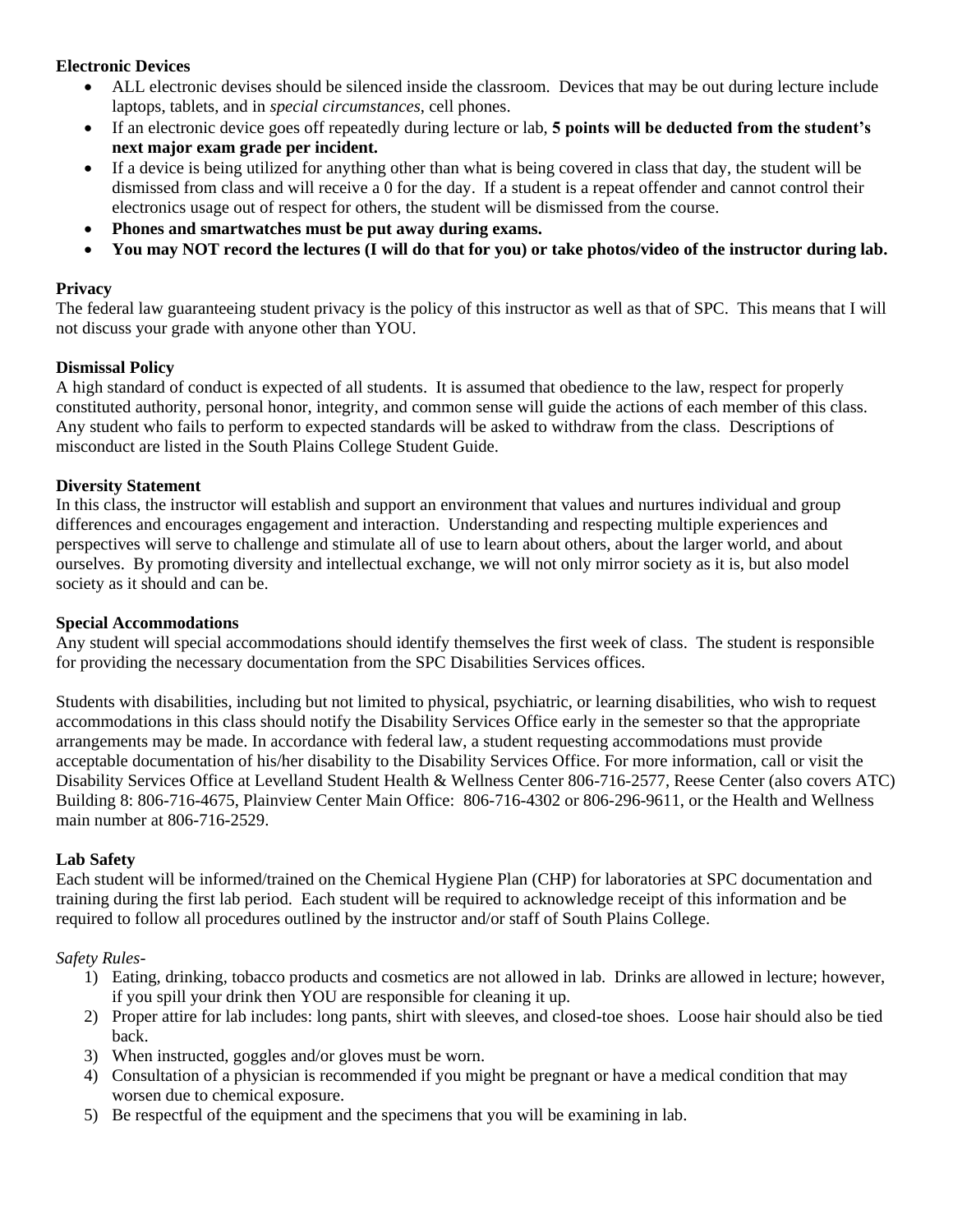#### **Material Safety Data Sheets (MSDS)**

These data sheets detail any potential hazards which may be incurred while utilizing various chemicals in the laboratory. The MSDS notebook is located in room 146 of the science building. All students are encouraged to read about the chemicals used in the lab in the MSDS notebook. Please ask the instructor if you need assistance.

#### **Campus Concealed Carry**

Texas Senate Bill - 11 (Government Code 411.2031, et al.) authorizes the carrying of a concealed handgun in South Plains College buildings only by persons who have been issued and are in possession of a Texas License to Carry a Handgun. Qualified law enforcement officers or those who are otherwise authorized to carry a concealed handgun in the State of Texas are also permitted to do so. Pursuant to Penal Code (PC) 46.035 and South Plains College policy, license holders may not carry a concealed handgun in restricted locations. For a list of locations, please refer to the SPC policy at: [\(http://www.southplainscollege.edu/human\\_resources/policy\\_procedure/hhc.php\)](http://www.southplainscollege.edu/human_resources/policy_procedure/hhc.php)

Pursuant to PC 46.035, the open carrying of handguns is prohibited on all South Plains College campuses. Report violations to the College Police Department at 806-716-2396 or 9-1-1.